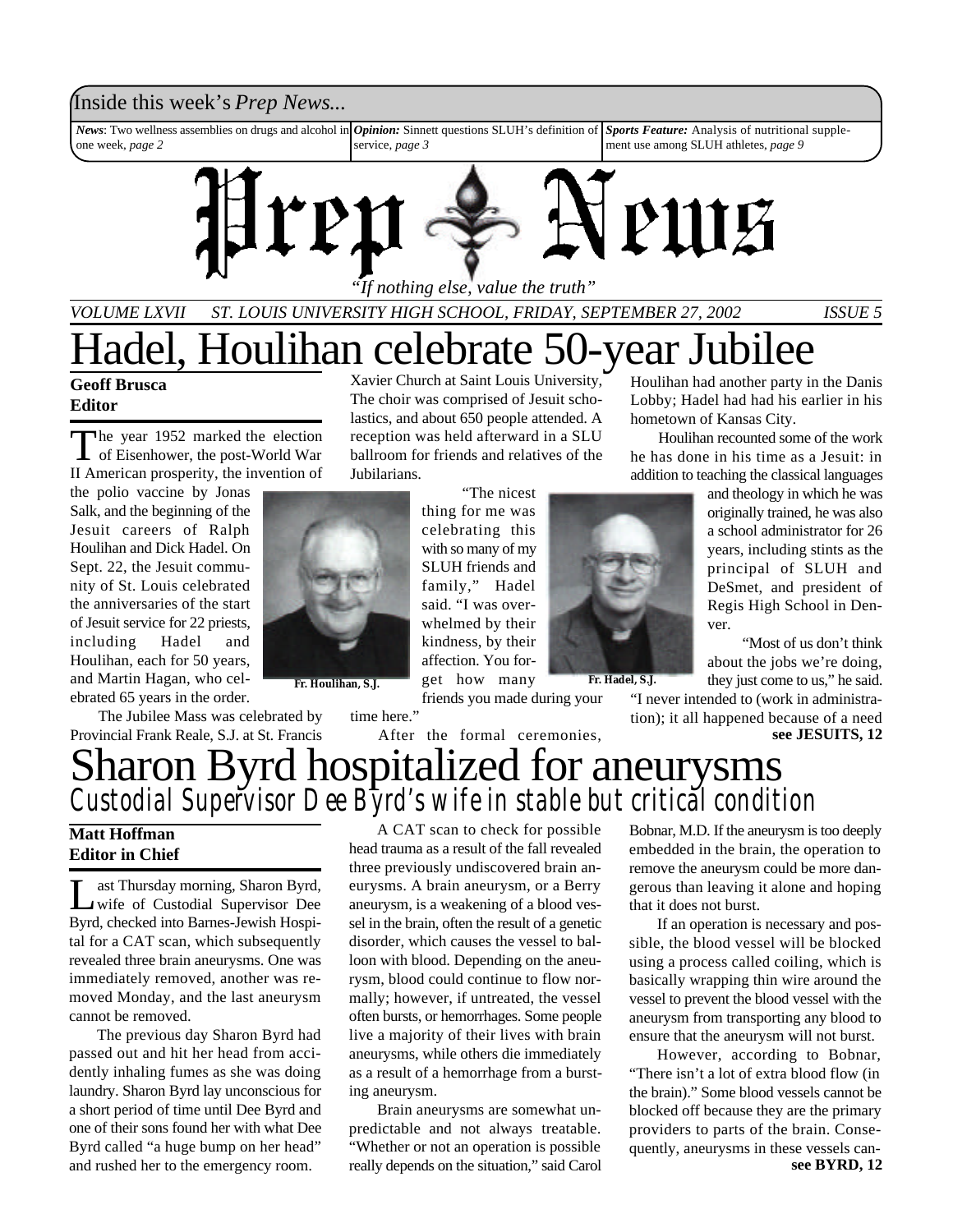# **2** September 27, 2002 School looks to cut paper consumption

#### **Patrick Stephens Core Staff**

A fter President Paul Sheridan, S.J., fter President Paul Sheridan, S.J., offer ways to reduce expenses within

their departments, French teacher Dick Keefe made one not-so-obvious suggestion that could be practiced throughout the school: to conserve paper. Keefe, who formerly ordered paper for SLUH, stated that although teachers and students don't intend to waste paper, much consumption of paper around the school is wasteful.

The volume the school uses is larger than one might think. Under SLUH's current contract for 500 cases of paper each year, SLUH consumes 2.5 million sheets per year through its six copy ma-

chines, two risographs, and various printers. The contract costs the school somewhere between \$10,000 and \$12,000 each year. According to SLUH's Vice President of Administration Brian Sweeney, although paper is not one of the major

> yearly expenses of the school, it is still significant in the long term.

Keefe does not blame teachers and students for the large consumption of paper because, he says, "We can't help it." Keefe, however, wondered, "Have we ever really looked at this issue to see if reasonable economies can be

made?"

Keefe stressed that no blame should be placed on any one group or individual for the problem because we have "lulled ourselves into unawareness."

Keefe noted as an example the exces-

Wellness assemblies begin *Drinking, drugs are discussed*

**Still life of paper, recycling bin.**

#### **Denis Agniel and Brian Kane Editor, Core Staff**

This past week saw the start of St.<br>Louis U. High's wellness movement This past week saw the start of St. for the 2002-03 school year, with an allschool assembly during Friday's activity period and a parents' meeting on Tuesday evening.

The focus of Friday's assembly was to introduce SLUH students to the STAR (Supporting Teens At Risk) group, founded by Frank and Betty Nally.

Wellness Moderator Craig Hannick opened the meeting by announcing the distribution of wellness manuals in October, and encouraging students to become actively involved in the wellness movement. "When we had our Activities Fair meeting the other day, we had 135 kids sign up. What I would like to see is 1035 kids, which is our student body, as part of wellness," he said to the students. "Every one of you, no matter what your history is, can be a part of wellness," he added.

Josh Smith, a junior at UMSL and recovering drug addict and alcoholic, shared stories of his past experiences with drugs and alcohol. The topics included the easy accessibility of marijuana for teens, and how he fell into addiction. "Everything pretty much started to slide," he cited as a reason for seeking help.

Tim Ezell, a local news personality from Fox 2, also spoke. He discussed the consequences of alcohol abuse and told of his own recovery. In response to the belief that alcohol makes weekends more fun, he said, "Not fun is waking up and having the phone ring and being afraid to answer it because someone's going to tell you what you did that night before.... I lived in fear of that phone on a regular basis." He also stressed the need to seek help from family and friends to fight substance abuse problems. He closed by noting the miracle of his life: "By the grace of God, I'm not dead or in prison. Because I should have had an accident."

**see MOVEMENT, 6**

sive use of paper for daily quizzes, but said the problem is not limited only to faculty members. Keefe also said that one of the problems that has arisen in recent years is the increase in computers the school uses. Putting more computers in

the computer lab in the writing lab on the second floor, and in the library has given students more access to computers, but with that advantage comes the access to even more paper. Students' printing web and homework assignments at school increases the amount of paper used and increases the cost to the school.

Spanish teacher Kevin Moore echoed Keefe's concern and cited the use of transparencies as a more cost-effective alternative to paper usage during class. Moore said teachers could be using one transparency, which costs 25 cents, as opposed to making 100 copies of something, which he claims wastes more time, paper, and money. He said, however, that **see THE WHITE STUFF, 4**

Students discuss alternatives to war on Iraq **Tim Friese and Joe Thomas**

**Reporters**

 $\mathbf{W}$  hen most SLUH students think of a Friday night spent in a room packed well past fire capacity, their thoughts turn to fond memories of the STUCO Back to School mixer. But Paul Barker, Jack Buthod, Tim Friese, Joe Thomas, Joey Mooney, and faculty members Rob Garavaglia, Bryan Mueller, Joe Koestner, Terry Quinn, and Brian Christopher, S.J., spent last Friday night listening and participating in a discussion of alternatives to the war on Iraq.

The event billed itself as a "town hall meeting" and followed that model. The meeting was centered around possible United States military action in Iraq. The **see ALT, 5**

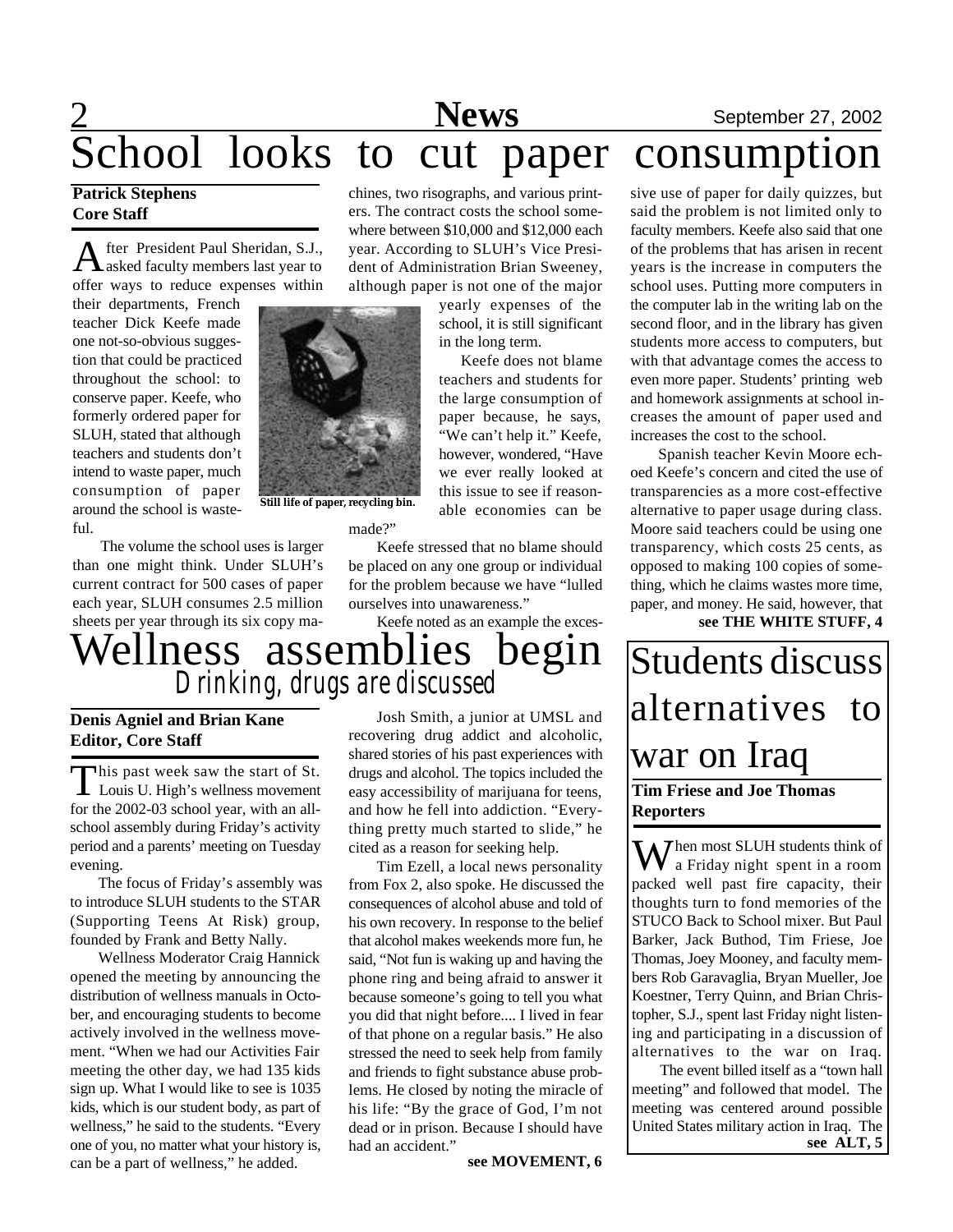# **September 27, 2002 Opinion** 3 COMMENTARY What do we value as service?

#### **Dan Sinnett Core Staff**

Two weeks ago, I had a conversation with a SLUH faculty<br>member. Together, we came to the conclusion that service wo weeks ago, I had a conversation with a SLUH faculty must be a part of a SLUH student's life. However, we differed on the definition of service. This faculty member expressed regret that a SLUH student couldn't fit homework, after-school activities, and service into a jam-packed schedule. I feel that afterschool activities, when done with the correct attitude, are legitimate contributions to the school and constitute acts of service. Unfortunately, when I brought up my opinion to the faculty member, she vehemently disagreed.

The question that came to mind, and that SLUH, as a community, must answer is: What do we value as service? Service is a vague idea. This faculty member, and others around SLUH, believe service happens only in the deliberate and organized helping of those who are underprivileged. Can activities such as theater, *Prep News*, art, or sports be considered service? Some argue that because such activites involve little selflessness and quite a bit of personal glory, they can not. A person seeking

glory in life is not serving the community. A person who seeks to improve the community through his actions, however, is serviceminded. An athlete who works out fervently in the offseason to develop skills that God gave him is service-minded, just as one who works to put on a show or write an article or feed a hungry mouth.

As students at a Catholic high school, our goal is to have a life rooted in service. This objective can be accomplished without taking part in organized service. As long as a student keeps a spirit of selflessness in all of his activities, his life is one of service, regardless of which activity he chooses. It is not our job to criticize whose talents better serve the community. It is our duty to be thankful for all people who work to serve the community.

The SLUH community is both large and diverse. Every member of SLUH has been given great gifts to use as he or she wishes. These gifts, when used in an evil, counterproductive way, are wasted. When a person recognizes his gifts and makes the choice to develop them in a non-destructive manner, service happens. The SLUH community must begin to recognize service in a broader sense, a sense that includes the broad range of talent present at SLUH.

# LETTERS TO THE EDITOR STUCO! Sets Spirit Week agenda! Prepares for tomfoolery!

#### To the Editor,

Hey everybody, it's us again, those dashing, strikingly handsome TV stars from "The Bachelor" (Your STUCO)! We just wanted everybody to know about the upcoming Spirit Week to fix the lull in attendence! We noticed the problem when our only fan was Mr. Woodworth! "Mr. Who?" you ask!! Exactly! And then Sprint showed up to record their commercials at our stadium—they needed to hear a pin drop! That's when we hit rock bottom!

We wanna start the week off strong! Monday is the worldfamous-no-undershirt-dirtball day where all you Bills will wear your favorite collared shirt without a "T"! During Activity Period, STUCO will host its Nth anual eating contest, featuring Reigning Champ Dr. Finan (accompanied by Big Mr. Barton), who will put his title on the line against 10 other hopefuls (two from each class and two from STUCO)!

Tuesday picks up right where Monday left off! Crazy Clothes day will be in full effect! Seriously!? Does the fun ever start!? Er...uhm..stop!? NO! Dress to impress because the Science Department will be judging the best from each homeroom during Activity Period! Wednesday is Flannel Shirt day with a culmination of modern art and pork through dance—Wet Billies!! Next is Jersey Thursdee! Wear your old Jose Oquendo and Garth Butcher jerseys (but remember to have your collared shirt on

underneath)!! You can kill two birds with one stone if you'd like by wearing those swell Darryl Doran and Gooner International Soccer Jerseys!

Friday is the peak of the week as we steamroll into Blue and White day! During activity period, STUCO will host another press conference in the cafeteria, an intellectual debate between a Gifted Griffen and a Brilliant Billiken to discuss modern appreciation of the Gridiron and the morality behind taking a shower once a day! A SLUH-B-Que will take place after school, and you don't want to be the only kid in red!

Remember J. Bills, crank up that spirit for next week, cuz there's gonna be a whole lotta shakin' goin' on.

Sincerely, STUDco

*Quote of the Week "Who's there?"* -Bernardo, *Hamlet*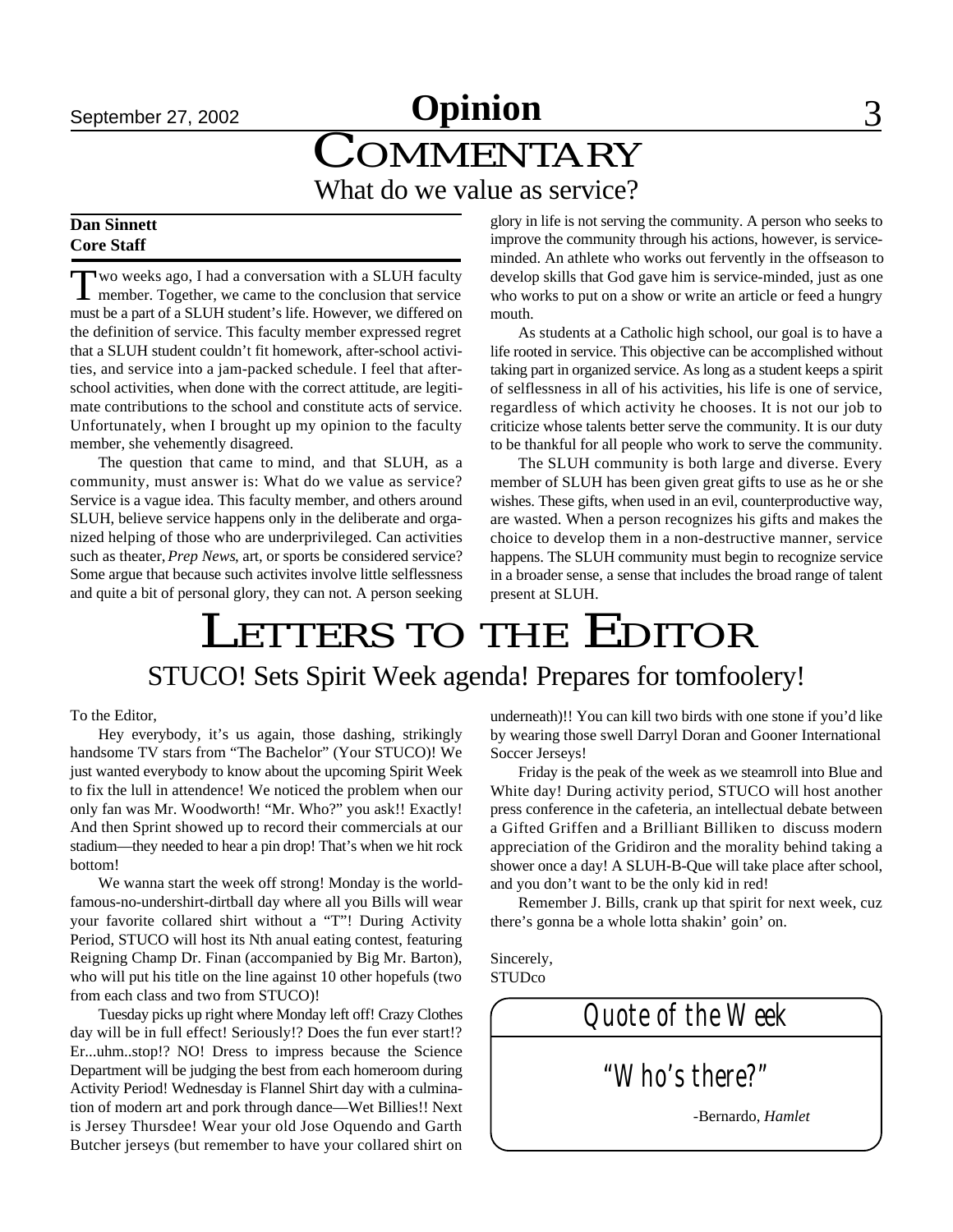# 4 **News** September 27, 2002 Rosenberg publishes article in *America*

#### **Joel Koehneman Reporter**

A fter three and a half years of research<br>On Karl Rahner, S.J., and Hans Urs fter three and a half years of research von Balthasar, S.J., and an independent study of the two at Aquinas Institute of Theology, theology teacher Randy Rosenberg wrote an article on how the two modern-day theologians' ideas fit together.

Many experts in theology seem to think that Rahner and Balthasar had conflicting opinions, but Rosenberg saw similarities in their ideas, especially in the setting of a high school theology classroom. So one August day Rosenberg sat down and wrote his article "Rahner, Balthasar, and High School Theology." His article was published in the Sept. 23 issue of *America*

## WHITE STUFF

#### (from 2)

if passing out paper for class purposes is necessary, that teachers should use both sides of the sheet and use the same handouts every year.

However, students' printing off assignments at school is only one small area of paper use in the school. One of the biggest paper consumers is the *Prep News*. Last year the newspaper used approximately 227,000 sheets of paper. This estimate doesn't include all the papers during editing each week.

SLUH mailings, including report cards, Mothers' and Fathers' Club letters, alumni updates and newsletters, and general information mailings, also constitute a large part of the paper budget.

Vice President of Advancement Thom Digman commented that even though these mailings are necessary, he is concerned about the amount of paper used in each mailing. He's trying to consolidate mailings and information to cut back on the problem.

When reviewing her own budget, Principal Mary Schenkenberg noticed that paper consumption is one of the heaviest expenses of her office. At a department head meeting, Schenkenberg raised the issue and encouraged faculty members to

magazine, a weekly Catholic publication edited by Jesuits.

Rosenberg assigned his junior theology class a "Who is Jesus?" assignment, and after reading one of his student's essays, he saw how Rahner's and Balthasar's ideas worked together in class.

Rahner believed that every person is searching for the truth or God. By asking questions, people are trying to find God. Balthasar, on the other hand, sees God in everything, for example beauty and everything in nature. Rahner follows his head to find God, while Balthasar believes in following the heart.

Rosenberg said that many high schoolers go through a "messy journey of faith," and his goal is to help students and teachers deal with the questions. He wrote the article so he "could help teachers" see what high schoolers are going through.

be especially "prudent about the use of color paper," because it is more expensive and more harmful to the environment than white paper. In the coming weeks, Schenkenberg will suggest that the faculty "continue to be conscious of these paper issues without compromising the quality of education" because "any educational institution is going to use a lot of paper." One future possibility in place is to place visible counters on the copiers to make people aware of the volume of paper used and prompt them to be especially conscious of the situation.

According to Moore, other area schools have tried reducing paper consumption by allocating a certain number of sheets to each department. Once a department hits its limit, it has to do without until the next shipment of paper.

Schenkenberg, however, won't resort to this practice because she doesn't want to restrict faculty members and she trusts them "to do what they need to do," and wants them to "feel free to make the copies they need to make."

Moore, for one, is hopeful about the future of SLUH paper work. "There is a solution out there; we just have to find it," he said.

Another facet of this issue is what

Theology teacher Ralph Houlihan, proclaimed the article, "excellent," and he noted how the article can be used in a theology classroom.

After writing the article, Rosenberg decided he should e-mail the editors of *America* magazine. After several e-mails between parties, Rosenberg accepted a contract article from *America* because he wanted to help as many people as possible. Rosenberg considers it an "honor" to be published in a magazine that he has been reading since he was nineteen years old.

Rosenberg enjoyed writing his article and has some other ideas that he may write on some day in the future. But right now he is focusing on his class, his family, and receiving his master's degree in theology. He will be putting off his writing until he gets some more free time.

faculty members and students do with the paper once they've used it. Most throw it away, although recycling is an option, even if only marginally used.

Recycling the paper helps the school gain back money used on paper. Facilities Director and AP Environmental Science teacher Patrick Zarrick is considering whether to move the recycling bin from the back lot to the upper lot, since people who use the bin on the lower lot aren't aware of its purpose and dispose of nonrecyclable material in it, diminishing the value of the recyclable goods for which the school is trying to get money back. If the bin were to be placed on the upper lot, not only would SLUH be conserving the paper it already has, but also parents picking up their kids after school could dump off their excess paper, giving the school more goods to make a profit from. However, parking in the faculty lot is limited as it is, and Zarrick says that he doesn't want to take up an extra spot with the recycling bin.

Students are also getting involved in the recycling effort. Senior Matt Hoffman started the Recyclinators, a group formed this Tuesday to help the school recycle more. Every Tuesday, the group plans to empty each recycling bin in the school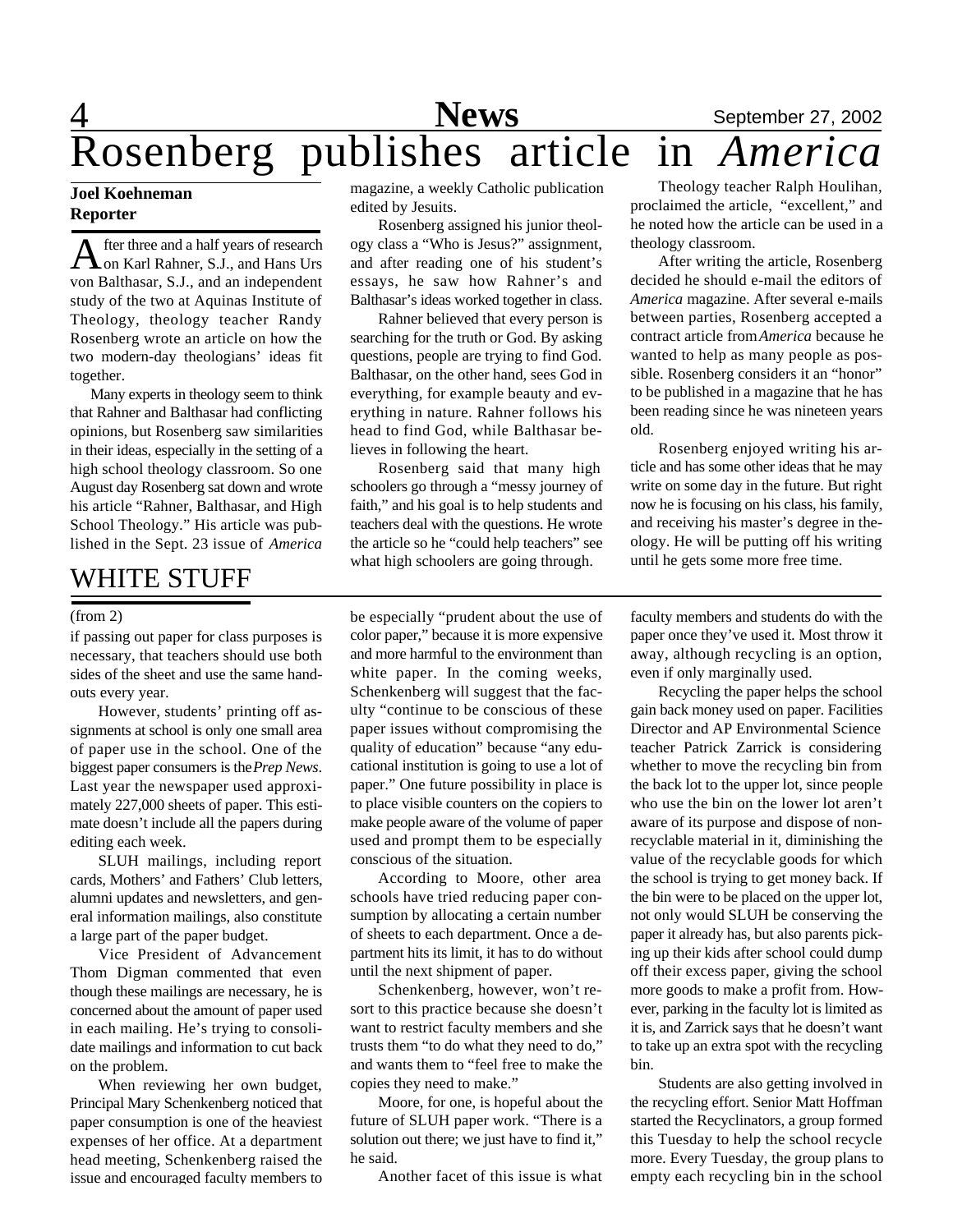# Quinn hospitalized for infection and inflammation of knee

#### **John Castelli Reporter**

Recently, English teacher Terry<br>Quinn was hospitalized due to cellu-**D** ecently, English teacher Terry litis, a bacterial infection causing pain and inflammation in the knee. Quinn first went to his doctor after noticing pain while walking. The doctor was "pretty alarmed by how quickly the infection was progressing," said Quinn. Despite treatment with oral antibiotics, the infection did not improve, so Quinn called his doctor the next day and was hospitalized on Wednesday, Sept. 11.

While Quinn was absent from his classes, English teachers Bill George and Frank Kovarik filled in for his second and fifth period classes while Rich Moran

substituted for his sixth-period class. Spanish teacher Greg Bantle was able to fill in for his fifth-period class the day he left for the hospital.

Quinn said, "I was mostly hospitalized because (the doctors) wanted to treat (the infection) aggressively so that nothing really serious would happen." During his 24-hour hospital stay, Quinn received two doses of IV antibiotics, which helped to minimize the possibility of the infection spreading to the joint. He also commented that he was "really quite touched by people's concern (for him)." Many family, friends, and people from the SLUH community visited him in the hospital. Quinn left the hospital with no pain and was able to return to his classes on the following Monday.

# Becvar receives Siemens Award for Advanced Placement

### **Kevin McCarthy Reporter**

 $\sum_{\text{curious package arrived on the desk}}^n$ n Sept. 20, 2002, a of math teacher Tom Becvar. Upon opening it, Becvar discovered that he had been designated a winner of the 2002-'03 Siemens Award for Advanced Placement. The award recognizes Becvar's "exemplary teaching" and "dedication" to his students and to the Advanced Placement Program.

Becvar is one of 18 teachers in the nation to be so recognized this year, and one of three in the Midwest, which is comprised of the states of North Dakota, South Dakota, Kansas, Nebraska, Minnesota, Wisconsin, Michigan, Missouri, Illinois, Indiana, Iowa, Ohio, and West Virginia. Every year, the College Board recommends a number of teachers from each of the six areas of the Board to the Siemens Corporation. Last April, Becvar received notice from the Siemens Corporation that he had been nominated for the prestigious award. He was then required

to fill out a resume of his work in the College Board's Advanced Placement Program to assist the Siemens Corporation in choosing the award winners.

Becvar began working at SLUH in 1973, teaching a variety of math classes. He began teaching Calculus in 1981 with Calculus becoming an Advanced Placement class in 1985. Only AB Calculus was offered at SLUH until the class split into AB and BC sections in 1987. Becvar has taught BC Calculus at SLUH ever since.

In addition to Becvar's teaching of BC Calculus, he has been very involved in the AP Program. He has participated in AP grading for ten years and has become an integral part of the grading program. Furthermore, Becvar has served on the AP Advisory Council for the state of Missouri, which is made up of representatives from various high schools, and members of the Department of Elementary and Secondary Education and the Higher Education Board, for seven years. This advisory committee, said Becvar, meets to **see AP, 12**

## ALT

### $(from 2)$

 meeting included a videotaped statement by former United Nations weapons inspector Scott Ritter. He did say that "America has an imperative to fight a war" if Iraq has weapons of mass destruction but questioned whether Iraq actually has chemical, biological, or nuclear weapons. If the U.S. knows that Iraq does have such weapons, he demands that Bush "put the facts on the table."

Citizens present were generally frustrated by Carnahan's aide. Fr. Jim Goeke, S.J., a former teacher at SLUH, called Carnahan's tentative support of military action in Iraq "politically expedient but morally questionable." Although essentially against a pre-emptive strike, Goeke noted that the decision "gets more complicated in case of a real danger." He further noted that political parties with anti-war platforms are not politically expedient.

This question of political expediency was on many minds, especially with elections coming up in November. Monica Bartz-Gallagher, Nerinx Hall senior, wants to "convince Carnahan" of the dangers of pre-emption as a policy. If Carnahan stays in support of Bush's war plan, Bartz-Gallagher will seriously consider voting against her and other Democrats in favor of the Green Party or others.

SLUH students also made impressive contributions to the discussion. Sophomore Paul Barker took advantage of his opportunity to address the assembly by comparing "the hate and anger behind saying 'Bush is stupid'" to "the same hatred that fuels war in the first place." Mueller was "touched by (Paul's) insights." Mueller went on to say "people are blind" to the fact "that this is primarily motivated by oil and economic reasons...that you boys might be subjected to this..." he trailed off, shaking his head sadly.

Garavaglia, who brought the event to the attention of the SLUH community, considered it "encouraging to see so many SLUH students take an interest in one of the more important, if not most important, issues facing our country."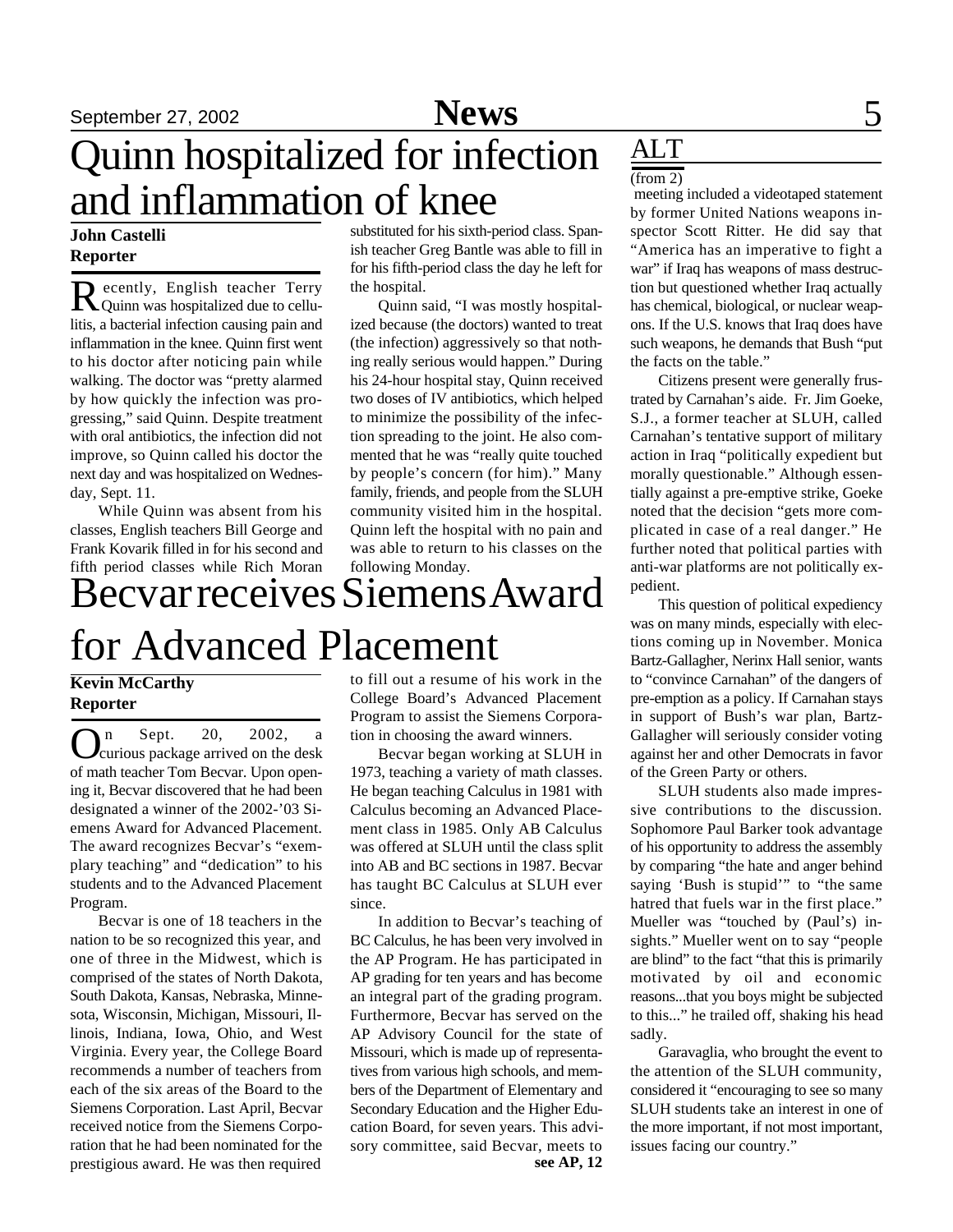# WEL J

#### (from 2)

The assembly received mixed reviews from students and faculty. Junior Andrew Hrdlicka noted the limited extent of the assembly's influence, saying, "These things work on paper, but in reality it's up to the kids to take that first step into recovery." But Hannick reported positive feedback.

Freshman Tim Malecek has some doubts about the program, saying, "I don't think the drug talks that they think are helpful are very helpful."

Science teacher Steve Kuensting expressed his appreciation of Ezell's talk. He specifically noted the fact that Ezell expressed the improvements that he has made in his life since he sought help for his addiction: "I thought that was a good message."

Several students and teachers mentioned a lack of appreciation of Smith's talk, citing the lack of a focused message and overall clarity.

The format used was different from what was reported in a preview of the assembly in

issue 3 of this year's *Prep News*, which described a peer-to-peer student panel. Hannick explained that after discovering that the STAR group would be available at the same time, he changed the format so that the group could be introduced to the school.

The STAR group, who will return to SLUH periodically throughout the year to keep in contact, and comes at no cost to SLUH.

In conjunction with the President's Assembly, the Wellness Club also assembled a student panel for the parents' meeting held Monday in the theater. The event was supposed to "mirror," according to Hannick, the assembly from Friday, in an effort to "open the lines of communication between students and parents."

The panel was comprised of nine SLUH students: freshmen Scott Rice and Joe Holloran, sophomores Matt Spaeth and Tim Heafner, juniors Mark

Hardy, Andy Halaz, and Ryan French, and seniors Bob Kaestner and Clark Taylor, as well as one Villa Duchesne High School student, senior Kim Tobin. Hannick gathered these students by asking specific students, groups of kids, and others whom he would "run into around the school."

On Monday, the panel convened an hour before the 7:00 p.m. starting time to eat pizza and prepare for the evening. They were each then given a subject on a notecard about which they would talk "somewhat extemporaneously," as described by



**Frank Nally adresses students witht the help of Hannick.**

Hannick.

"I did not want it to be scripted," he said later. "I wanted it to be genuine." He continued, "One of the things that is very common among our students is that they tell it like it is."

The students made use of their rhetorical skills by speaking individually about the subject on their notecard, covering such topics as reasons for using alcohol, smoking, curfew, drug culture, risky behaviors, parental attitudes, "second-hand" drinking, peer pressure, and parties. After they each completed their turn speaking, they asked for questions from the audience.

The topic of drinking dominated the discussion for most of the evening. Students described what they thought were the percentages of their classmates who drink. Rice thought that a "very small percentage...actually drink every weekend." Spaeth thought that "maybe five percent" of the sophomore class partakes in "binge drinking," while Heafner estimated

that fifty percent drink socially. They think that "if it's there, you might as well (drink it)," said Heafner. Hardy guessed sixty percent of juniors drink, saying that was a lower percentage than in the past. Rounding out the discussion, Kaestner thought seventy percent have tried alcohol, and thirty percent are regular users.

The panel emphasized that parents would have a hard time stopping kids who want to drink from drinking, saying that the teen has to make his or her own decision. "Kids have to go out and experience

> it for themselves," said Tobin. Holloran later commented, "Let us pay for our consequences." In summation, Heafner declared, "There isn't one thing a parent can say; (each student) has to learn from his own mistakes."

> On the issue of trust, Holloran thought students deserved it. "I think parents should be able to trust their kids," he said. Taylor and Kaestner, however, spoke about teens in a less-flattering light. "Of course we're going to do stupid things," said Taylor; "we're kids." Kaestner later bluntly stated, "Kids are stupid."

Later, the panel discussed marijuana and the facility with which one can obtain it at SLUH. The students thought that it was very accessible and prevalent at SLUH, with Taylor commenting, "SLUH is known as being the drug capital of St. Louis as far as high schools are concerned."

Hannick countered later, "The reputation that SLUH has is one of drinking and some of marijuana, and we are fortunate not to face the problems of some West County schools in which harder drugs are much more prevalent."

Many students also commented on the fact that even the straight-A students were the ones with drug and alcohol problems. They also stressed that SLUH shares its problems with high schools across the country, saying that SLUH is not too different from other schools.

"We're just smart," said Hardy, "not smart and perfect."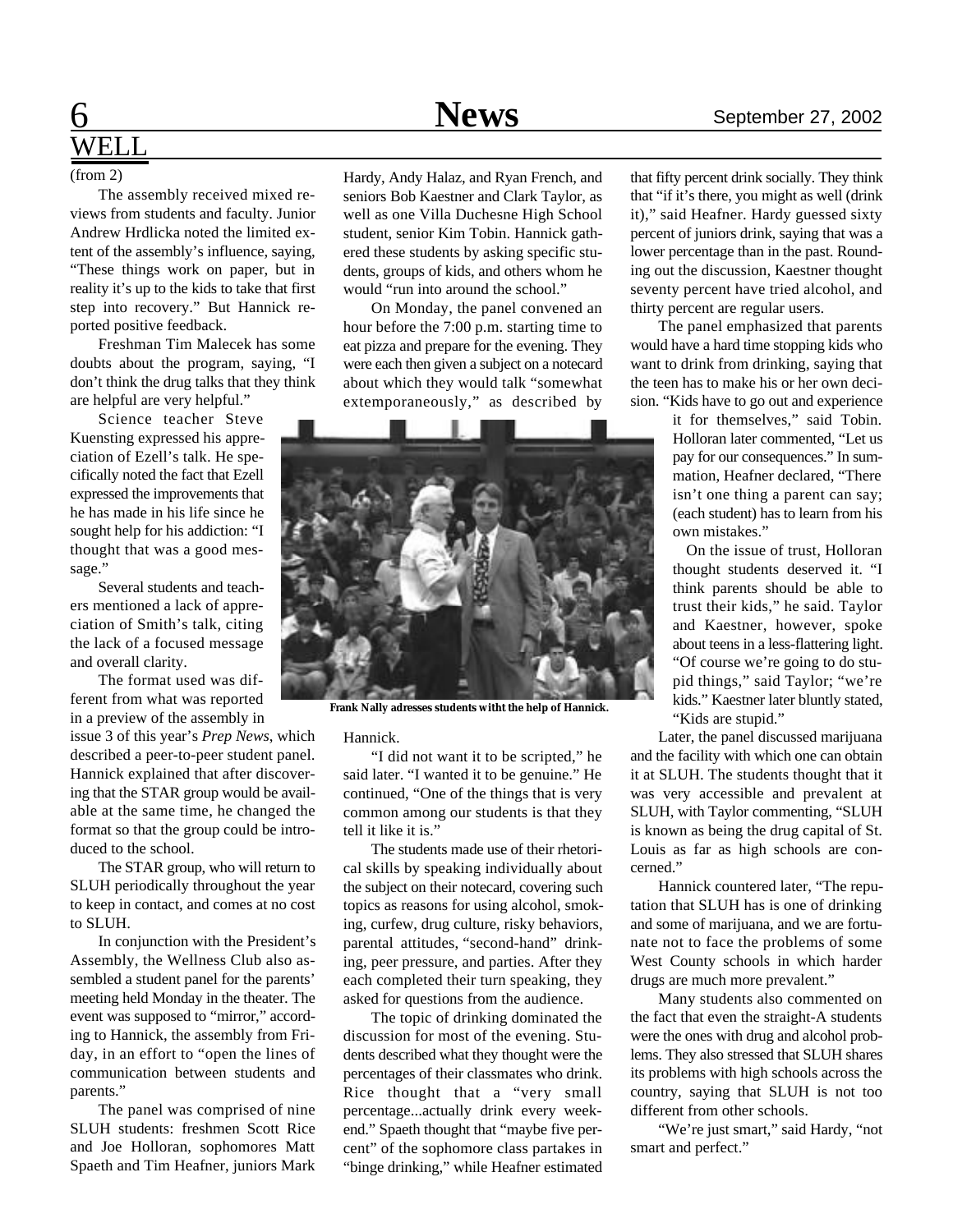# September 27, 2002 **News** 7 ootbills fall in MCC opener, drop to

#### **Dan Sinnett Core Staff**

The SLUH football team drove west to<br>Chaminade on Friday, looking for its The SLUH football team drove west to first win of the season. The team came home disappointed after a last-second 6-3 loss.

Coach Gary Kornfeld didn't put too much stress on the third loss. Kornfeld said the key was "to regroup and go from there," adding that "you have to take one game at a time." Right now, moving on to the next game and putting the losses behind them is important for the team. Kornfeld mentioned the danger in dwelling on losses, saying "You just dig yourself a bigger ditch."

SLUH was leading for most of the game, thanks to kicker Tim Simon's field goal in the first quarter. The lead held until Chaminade scored from one yard out with

Polobills topple MICDS, Lindberg

#### **Dave Marek Reporter**

**O** n Saturdaynight, the water polo team<br>held its head high after beating long-<br>time rival, MICDS 10-4 in the Suburban n Saturdaynight,the water polo team held its head high after beating long-Central Conference final at the St. Peters rec-plex. The confrontation was a rematch of last year's state final, in which SLUH defeated MICDS to become state champions. Also, SLUH defeated Lindbergh 9- 6, last Tuesday.

During the first quarter of the Suburban Conference final, both teams had a hard time putting the ball in the back of the net. MICDS was unable to notch any goals in the quarter, despite their relentless second and third efforts on offense. The only goal in the quarter was scored by senior Billy Dahlmann, who shot the ball past the MICDS goalie on a rebound. This goal was only a foreshadowing of the dominant force Dahlmann became in the later periods.

 The Polobills suffered a blow when sophomore sensation Tim Heafner suffered a broken left hand in the period while blocking an MICDS shot.The injury caused Heafner to be unable to play against Lindbergh.

4.4 seconds left in the game. Controversy reigned on the sideline. The referee

stopped the clock to measure for a first down. The measure, though, was inconsequential.

C ha mina de only had time to run one play, and the down wouldn't have affected the play call. Kornfeld said that the clock was at the referee's discretion.

Considering that the SLUH offense scored 45 points in its first two games, holding an opponent to six points should have meant a victory for the Gridbills. Unfortunately, two main factors arose to

During the second quarter, the Baudbills continued to dominate. Dahlmann scored the first goal of the period by whizzing the ball past the floundering MICDS goalie. To compensate for SLUH's effectiveness, MICDS became more aggressive with its fouls against SLUH's two-meter men, evidenced by the screams of protest by the Polobill moms.

### MICDS HANDS POLOBILLS FIRST LOSS

 On Thursday night the Jr. Bills fought hard, mounting a massive third quarter comeback in which Tim Heafner scored four third-quarter goals. The Jr. Bills could not hold onto the 6-5 lead they held at the end of that quarter.

SOCCER NIPS FT. ZUMWALT 1-0

 After being frustrated for most of the game Thursday night, the Jr. Bills broke through with 8:35 left in the second half, when junior John Kornfeld saw an opening and made a perfect cross to Joe

derail the SLUH offense. With 7:56 left in the first half, quarterback Dossie Jennings

limped off of the field to a stunned SLUH sideline. Jennings's injury is still day to day. Senior reserve Matt Ma c A rthur came into the game to replace J e n n i n g s . Lacking an exp e r i e n c e d

passer, the Jr. Bills looked to their ground game for a boost. Running back Brent Harvey contributed 110 yards to an offense in search of a playmaker. On the play directly following Jennings's exit, **see 4.4 SECONDS, 11**

**The Jr. Bills pile up with the Red Devils.**

Despite MICDS' new strategy, senior Phil Abram was able to score one more goal in that period, by turning MICDS' standout player David Zenk and then slamming the ball into the back of the net. SLUH entered the third quarter with a 3-0 lead.

**See BATHTUB, 11** SLUH's relentless offensive force did not abate as the Polobills began to pull away from MICDS in the third quarter.

### **ghtbeat Compiled by Matt Morris and Patrick Stephens**

Germanese; who headed in the only goal.

"I was surveying the play and saw Joe throw his hand up; it was there," Kornfeld said.



**Mike Leuchtmann shoots over an MICDS player in the Jr.Bills' 8-7 loss last night.**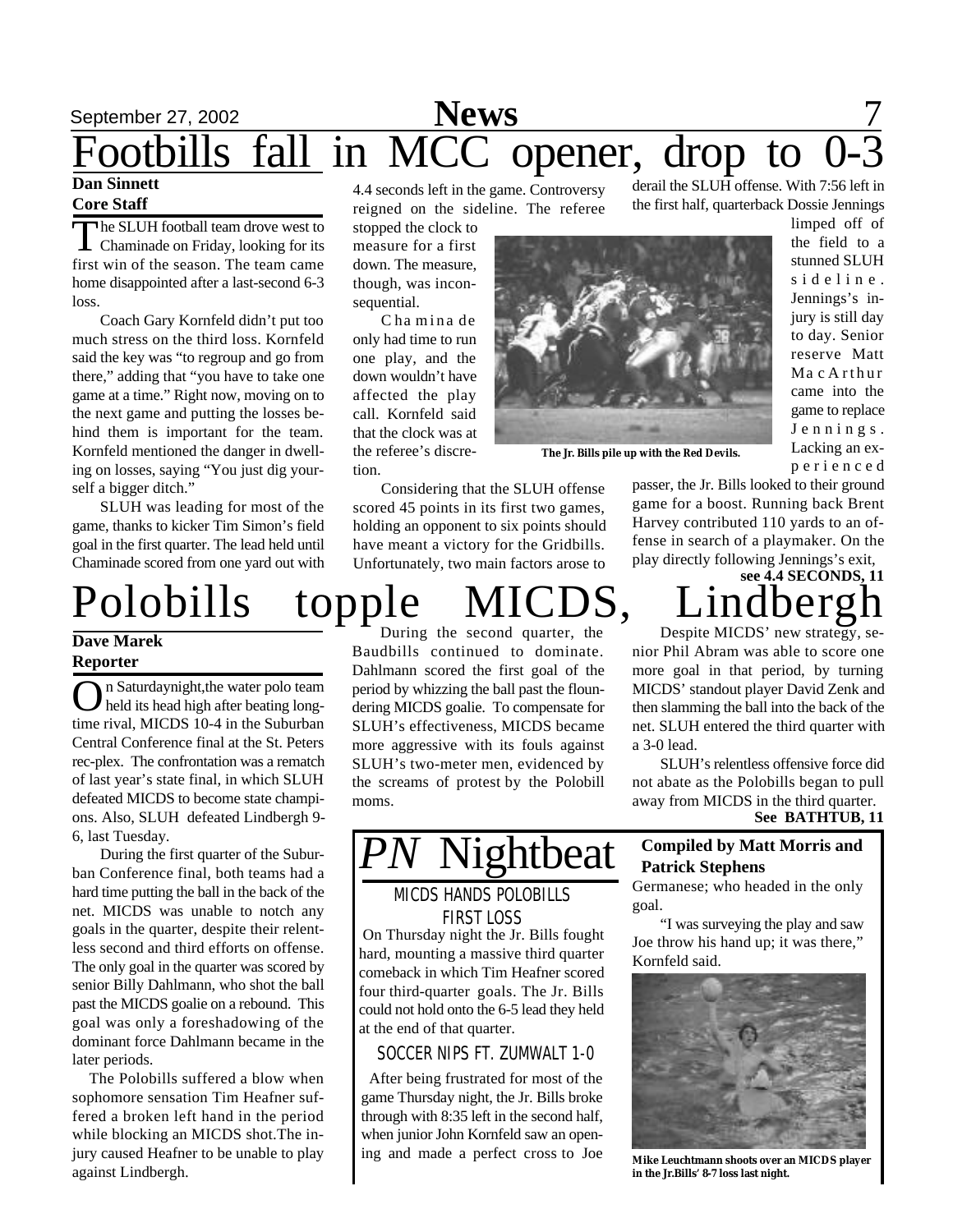# 8 **News** September 27, 2002 Soccerbills fall to DeSmet, top St. Dominic's

#### **Dave Mueller Core Staff**

The Jr. Billikens had another rough<br>week, going 1-1 with a 1-0 victory **L** week, going 1-1 with a 1-0 victory over St. Dominic and a 3-2 loss to DeSmet.

The week began last Saturday against DeSmet.

DeSmet worked extremely hard and never stopped running to make up for the skill difference.

"We got off to a bad start," said assistant coach Charlie Clark, "and we continued throughout the remainder of the game."

 The first half proved to be an ugly one with neither team taking real control of the game until late in the first half, when DeSmet took advantage of the frustrated Jr. Bills by controlling the ball and the tempo.

Said Clark, "Our level of intensity was not what it has been."

The second half continued the trend, as the Spartans struck first on a dangerous cross to the middle of the six-yard box,

where the lightly-marked Spartan headed the ball past junior goalkeeper Devon Pratt. Noticing they were down, but somehow not letting it register, the varsity squad continued to turn the ball over and make sloppy passes.

"Our ability to pass was not sharp," said Clark, "and everything else fell like a domino effect after that."

The Spartans scored again to go up 2- 0 on another cross as an unmarked Spartan tapped the ball past Devon, who had no chance at a save.

Then, miraculously, SLUH turned it around, led by senior captain Matt Kreikemeier who, with less than ten minutes to go, lifted the team by scoring. With the ball at the top of the eighteen-yard box, he beat the DeSmet defenders with pure speed and willed the ball to the back of the net, putting the Nevergiveupbills back into the game.

 "People started playing with more intensity," said Clark. Then, once the urgency kicked in, the team showed the preseason rankings were not wrong, scoring again with three minutes to go in regulation off another goal by senior Adam Twellman, who seems to be on the end of every winnable ball in the box.

Alas, the Jr. Bills flirted too close to mediocrity against a formidable and underrated DeSmet team. The overtime was just underway when the Spartans found a hole in the Billiken midfield and finished a well-executed transition to score the golden goal and earn the victory, leaving the Sidenettingbills with a disappointing loss.

Clark commented, "I was impressed with our ability to come from behind. It reinforced that we *can* be mentally tough."

The team nearly capped off an amazing comeback inspired by assistant coach Clark, who took over the head coach detail for the day after head coach Charlie Martel's ejection gainst CBC. Clark employed on-the-fly adjustments, moving to three forwards and letting junior John Kornfeld roam the midfield. The strategy worked. **see FINESSE, 10**

# Varsity second seven places 8th at Sioux

#### **Pat Meek Core Staff**

 $\overline{\coprod}$ ast week, as the varsity top seven took a week off to rest for this week's Hancock Invitational, the second seven, JV, and B cross country teams competed at the Hazelwood Central Invitational.

"We want to pull out all of the barrels at Hancock," said coach Tim Chik.

Because of this desire, Brennan Connor, Kyle Gonnerman, Geoff Stewart, Joe Marincel, Dan Flanagan, Chris Arb, and John Oliver ran in the varsity race. Running on what is traditionally considered the most challenging course in the area, Sioux Passage, the varsity put together a solid race with three of its top finishers ending up medalists by the end of the day.

Connor and Gonnerman, who were racing for the opportunity to compete with the varsity at Hancock, stayed to-

gether in the first mile with times of 5:24 and 5:26, respectively. The two of them then went on to conquer a hard second and newly-revamped third miles to come in with times of 18:07 and 18:30, respec-

tively. These impressive times at Sioux Passage earned Connor a 16th place medal and Gonnerman a 34th place medal.

The rest of the varsity team came in with Stewart (18:30, 38th, medal), Marincel (19:07, 57th), Flanagan (20:11, 99th) and Oliver (20:15, 102th) all

looking strong. The varsity **Drawing by Howie Place**team ended up with with 244

points, good for eighth place behind powers such as Lee's Summit and Fort Zumwalt South.

Even with these results, Chik said, "I saw some individuals step up, but as a

team they didn't have a varsity team day."

The JV team also looked strong, with senior Kevin Mills leading the way up Manmaker, the notorious hill at Sioux Passage, with an impressive time of 19:34

to earn the medal at 7th place. Mills was followed by another senior, Dave Zychinski, who finished in 19:36 with a medal at 9th place. Even with these times, DeSmet was able to oust the Jr. Bills with 78 points.

The B squad was lead by stand-out sophomore Charlie Samson, who was able to obtain 7th place,

while the B team kicked in for a 2nd place behind Jefferson City.

This week the varsity cross country team will be preparing to compete against some of the best cross country teams in **See SPEEDRACER, 10**

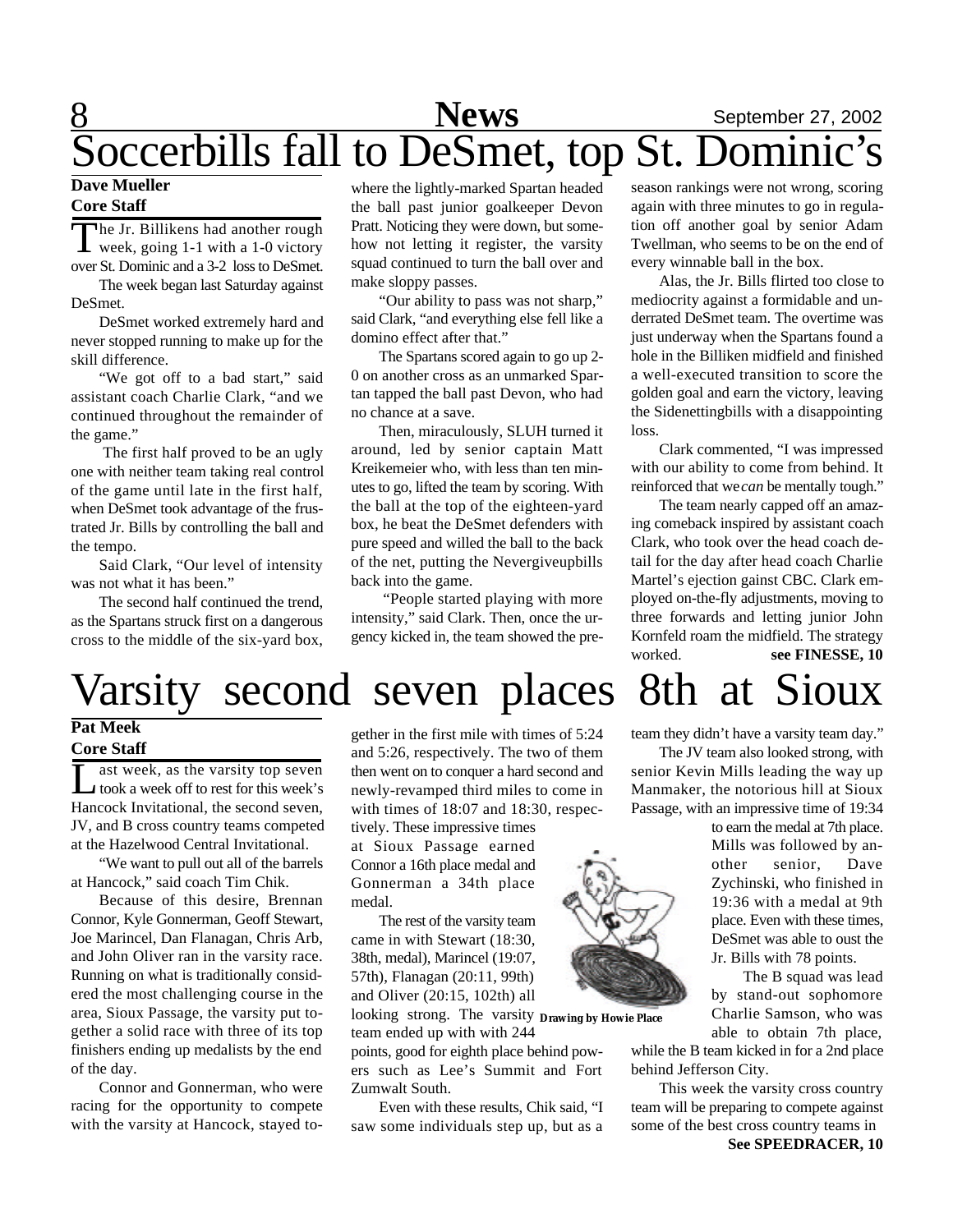# **September 27, 2002 Sports Feature** 9 Looking for an edge: weight supplements

#### **Tim Piechowski Sports Editor**

"I wasn't the biggest guy, and I wanted to do well in football. I felt like I needed it to get a lot bigger to play competitively at this level and in college," says one SLUH student (who wished to remain unidentified) of taking creatine.

Ergogenic aids (athletic enhancing aids) have been used in competition for years. In ancient Greece, Olympic athletes ingested mushrooms. In the 1800s, bicyclists took heroin to win races. The 20th century saw the introduction of steroids in the 1956 World Games in Moscow.

Today we hear of all types of supplement use, all still aimed at gaining an edge in competition or physical build. When college level or professional athletes use supplements, they are normally wellmonitored by a team trainer or physician. It can be reasonably assumed that a sports team would not regulate its players if it thought supplements did not have serious side effects. However, at the high school level, athletes are not normally monitored by a health official. When a high school athlete takes these supplements, he tends to be on his own. With this in mind, it is important for athletes, or individuals who want to look buff, to understand what they are putting into their bodies.

Claims about the possible advantages of taking drugs or weight supplements for athletic competition have been made for the last several years, making many products popular among athletes.

Pediatrician Jay Noffsinger of Cardinal Glennon Pediatrics said that he has seen growth in the use of these products "before the high school level." Noffsinger continued, "There may be more supplement use at the high school level" than at any other athletic level, as high school students aren't tested for drug use.

Supplement use may include a number of products, ranging from anabolic steroids to stimulants containing Ma Haung (ephedrine), protein, or creatine. Steroids, on the other hand, are considered drugs, and are not sold over the counter.

Steroid use, whether oral or injected, causes testicular atrophy and increased acne in men, and a lowering of the voice and an enlarging of the ovaries for women. Most of these effects are permanent.

Are steroids used at SLUH?

"There have been some students I have suspected (of steroid use)," Athletic Director Dick Wehner said. "Every two or three years you look at some kids— and not all of them are athletes—who you think could be on steroids."

Ma Haung, which is banned by the

Olympic Committee and the NCAA, is sold as an over-thecounter product under such brand names as Ripped Fuel. Ma Haung pills are equivalent to a megadose of caffeine.

"You'll get some

high school students taking (Ma Haung). As long as the person has no preexisting conditions and is not taking any medications, there is no reason to believe the recommended doses should hurt an athlete," said Paul Ralston, an employee of General Nutrition Center (GNC) and a senior at the Logan College of Chiropractics.

"(Ma Haung) causes blood vessels to constrict and increases blood pressure," Noffsinger said. According to Noffsinger, Ma Haung may not be particularly harmful in a single dose but that athletes tend to develop a temptation of "If one is good, what about five or six?" In doses that high, the drug may cause a stroke as blood vessels constrict more and more.

Though anabolic steroids and Ma Haung are in use, the two most controversial supplements right now are protein and creatine. Protein supplements are usually served in a drink mix with different flavors.

The supplement is supposed to add as many as 30 grams of protein to an athlete's daily diet. Protein is essential for muscle growth. Protein supplements, however, may have less of a positive effect than some believe.

"You have adequate supplies of protein in your body naturally," Noffsinger said. "Work hard, eat a good diet, get some sleep, and you will see results."

"High levels of protein may cause permanent kidney damage," biology teacher Steve Kuensting said, "If this is the only thing that ever damages your kidneys you'll be fine, but if you get sick later in your life, it could cause kidney failure, which would put you on dialysis."

Wrestler and football player John

Orbe, who has taken protein, said, "While taking (protein) I felt stronger, but I don't know if it was because I was working out or because I was taking the protein."

Football player Phinney Troy said that

he used to take protein regularly until he heard Kuensting talk about how it can damage kidneys.

Some SLUH athletes admit to taking protein bars in the hours preceding an athletic competition.

"It can't have any effect right before a game. (Athletes) need to think about carbohydrates; what they don't want (before a game) is protein and fat," Noffsinger said.

Athletes often opt to take protein with creatine or decide to take creatine by itself.

 "Creatine is designed for power and strength athletes. Whereas protein is not ergogenic, meaning it doesn't aid in athletic performance, protein is something you take long-term to change the structure of your body," Ralston said.

Creatine is a natural part of any diet, often found in red meat. Creatine naturally aids in helping the body shift water from blood cells to muscles. When an athlete takes creatine supplements, it accelerates this process.

"Muscles get bigger from water en **see FUEL, 10**

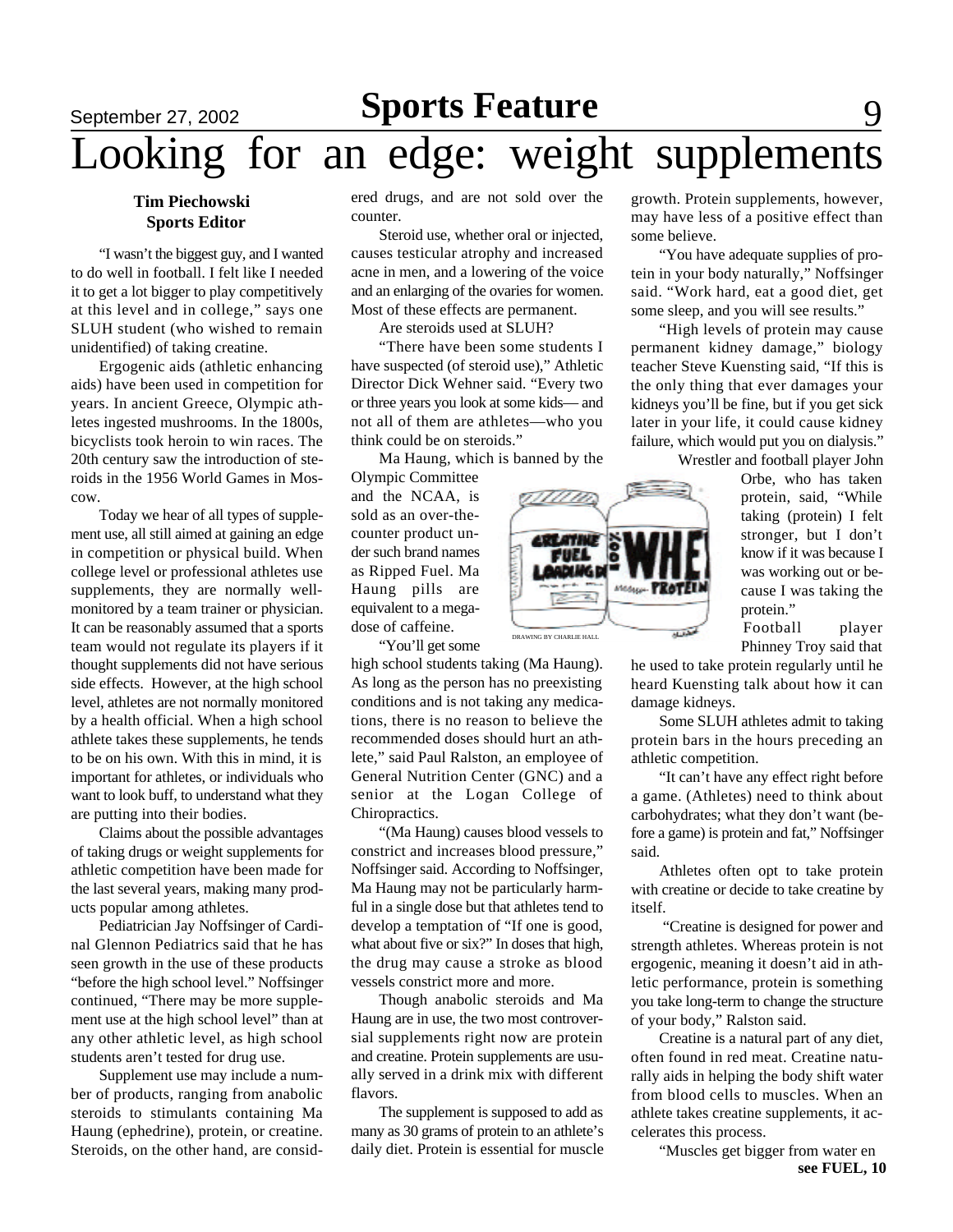# FUEL

tering them and leaving blood vessels," Noffsinger said.

The end result is that if they are not careful enough to drink large amounts of fluids, athletes can become extremely dehydrated. The problem is further exacerbated during the first week of taking the supplement, as individuals often need to undergo a "loading period," taking up to four times the normal dosage.

"I took (creatine) this summer during wrestling camp, and I definitely noticed I sweated a lot more and needed to drink a lot more," Orbe said.

Creatine also has many of the same side effects as protein, with the body's liver and kidneys often having difficulties destroying the byproducts it leaves behind. Although he has no studies to confirm it, Noffsinger believes the supplement may lead to more incident cramps and muscle pulls due to the high amount of water in the muscles.

Most athletes feel weight gains within the first weeks of taking the supplement.

"I don't really know the science behind it," wrestler Jon Kister said. "I did it mainly because sometimes it's hard to see results from lifting. I took creatine just to see if I could get results faster.'

"I gained five pounds of muscle mass, and lost seven pounds of fat this summer,"

(from 8)

another student said of his experience with creatine and protein.

"I wanted to gain a physical edge for sports to be the best that I could, (and creatine) was one way to help; it goes along with running, working out, eating healthy, and taking vitamins," said football player Chris Price.

Of all of the weight supplements on the market currently, creatine seems to be the most effective, as 70 to 80 percent of those tested have been found to grow more muscle.

"The more we find out, it seems to probably be safe, but we just don't know the long term data... No practitioner should be accepting creatine use in high school students until we know more," Noffsinger said.

"There haven't been enough studies done and a long enough history that would support that later in life there won't be some ramifications. I just feel at this level as long as you have a proper diet, you have enough rest, and you're excercising properly, you can be competitive," football coach Gary Kornfeld said. "I never recommend creatine."

Wrestling coach Tim Curdt commented on supplements by saying that he doesn't recommend them to his athletes, and that he talks about them on an individual basis with his wrestlers.

Curdt said that when he began as the wrestling coach, he had a mentality of "any kind of supplement at all is bad." He has since changed that thought process slightly in the past few years. Still, Curdt has some major concerns:"I'm worried about the mindset an athlete has when taking creatine."

While supplement use may have its risks, there may be a larger dilemma to consider. If an athlete decides to take supplements, what does that say for his opponent? Must his opponent subject himself to supplement use just to remain competitive? Also, how does one go into athletic competition with a belief that "the best athlete will win?" Perhaps the opponent just takes a better drug.

#### ANNOUNCEMENT

The annual SLUH Mothers' Club Card Party is just around the corner! On October 20, 2002, SLUH moms and their friends are invited to a delightful Sunday afternoon celebrating "CARD"- OCOPIA." The Card Party begins at 1:00 p.m., doors open at 11:00 a.m. for shopping and lunch. Booths will offer a variety of items for early Christmas shopping. Billiken items will be on sale. For tickets, call Kathy Hill at 314-849-6653.

## FINESSE SPEEDRACER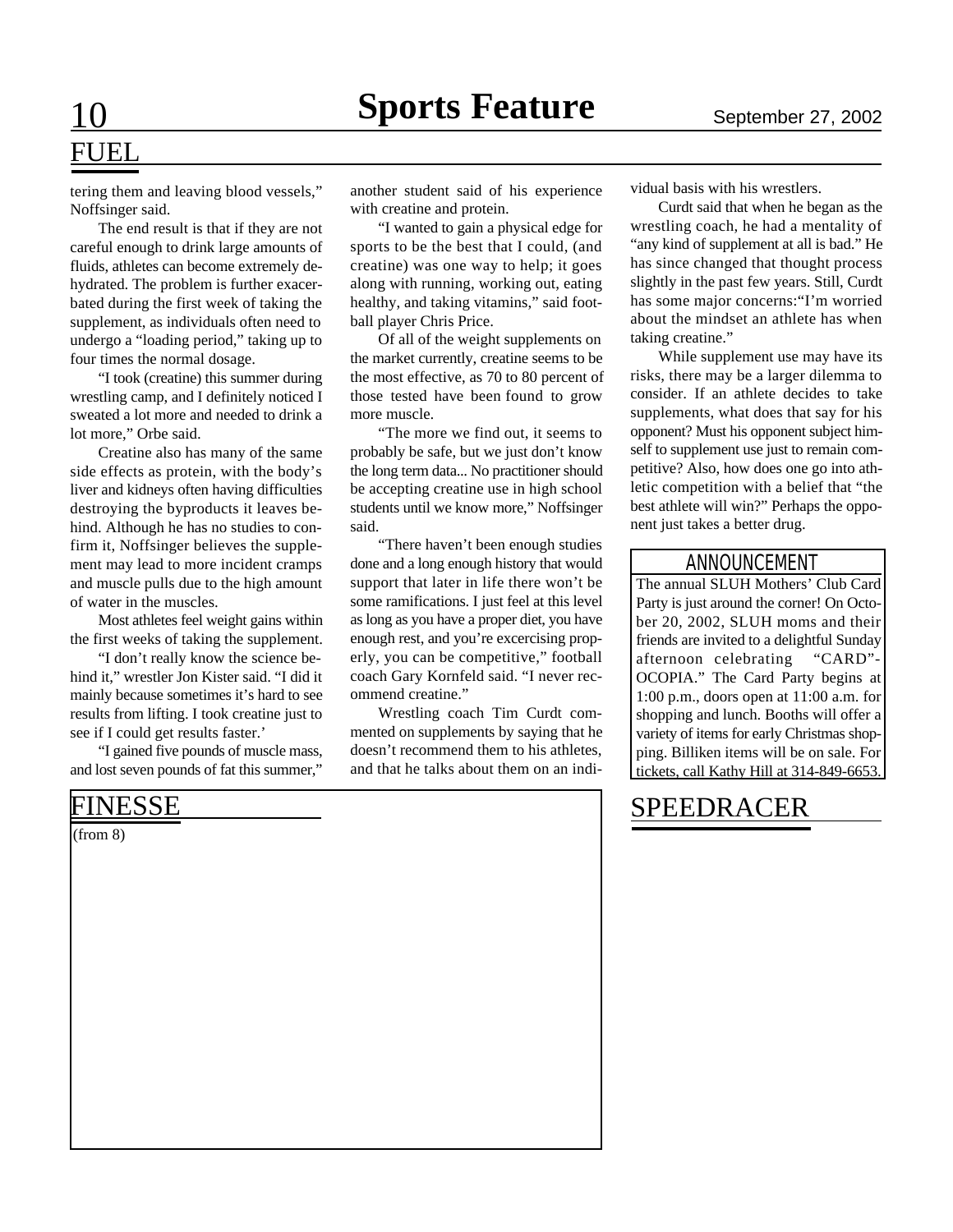# September 27, 2002 **News** 11

Underclassmen Sports Wrap **Compiled by Tony Bertucci**

*Strong midseason records: four teams undefeated*

**JV Water Polo** (8-0) "Undefeated and unchallanged," Coach Paul Baudendistel said. "We're good, but we'll get better." Outscored opponents 82-25 Captains: Sophomores Tim Szewczyk, Rick Bettger. Leading Scorers: Dave Schwartz (15 goals, 7 assists) Eric Applebaum (13 goals, 5 assists) **FreshmanCross Country** (undefeated) Coach Jim Linhares: the team is "running very fast." First of 25 teams at McCluer North Invitational Defeated CBC and DeSmet **B Cross Country** 2nd of 23 at McCluer N. Invitational Coach Jim Linhares: "Sophomores are

## BATHTUB

#### (from 7)

Senior Phil Abram initiated the period by confusing the goalie and his guard with a dynamic pop shot. Not to be outdone, MICDS immediately answered back with their first goal of the game. But SLUH continued to control the game, and the quarter ended with SLUH leading 8-2.

 In a repeat of the beginning of the previous quarter, Abram racked up another goal against MICDS. The stunned goalie could only watch as Abram turned his guard and launched the ball into the upper corner of the goal.

MICDS would answer with back-toback goals, but Billy Dahlman effectively said, "Not in my house" with a monster backhand from the four-meter to put the game away. SLUH went on to win by a final score of 10-4.

 Some fans were shocked by MICDS' margin of defeat, having expected this clash of the titans to be much closer. One contributing factor to the large defeat was the standout role of Dahlman, who scored a total of five goals, one more goal than MICDS' total score.

Junior Andy Withington offered his theory on Dahlman's outstanding performance: "Billy sold his soul to the devil."

Goalie Cliff Reynolds explained that

doing very well" **JV Cross Country** (undefeated) Linhares: "As strong (a team) as we've ever had." **C Football** (5-0) Outscored opponents 167-50 Defeated Parkway W. (22-12), Chaminade (24-13), Kirkwood (23-7), Fox (38-18), St. Mary's (26-0) Next game: Thurs. Oct. 3, 6:00 p.m. in Stadium vs. Vianney **B Football** (2-2) Defeated Riverview Gardens JV (23-6) Gateway (13-8) Losses to Parkway West (21-14), Chaminade (21-7) **C Soccer** (3-1-1) 3 Shutouts: Vianney (1-0), Edwardsville (2-0), St. Dominic (4-0)

Loss: Desmet (1-0) Tie: Vianney (1-1) **B Soccer** (4-2-2) "I think the team is working hard and making progress," said coach Tom McCarthy. Wins over St. Mary's, Kennedy, Vianney, St. Dominic's Tie: DeSmet Losses: CBC, Chaminade **JV Soccer** (2-2-1) 2 Shut outs; Gibault JV (3-0), Lutheran St. Charles Varsity (7-0) Losses: John Burroughs Varsity (1-3), CBC (0-2) Tie: Jeff City (1-1) Coach Gale: seen "tough competition," a "very solid team"

SLUH won because, "We scored more goals than MICDS did."

The general consensus of the team was that the defense was the deciding factor in the definitive win. The stats support this claim. The SLUH defense forced MICDS to take bad shots, which led to their overall team shooting percentage of roughly 14%. The SLUH defense also shut down the usually productive Zenk, who scored on only one of nine shots.

Though the game was an enormous success, coach Paul Baudendistel predicted, "It won't be that easy next time."

Tuesday's game against Lindbergh was in direct contrast to the MICDS game. It was less organized in every aspect of the game. SLUH struggled to set up their offense and repeatedly lost the ball, while the SLUH two-meter-men had a hard time keeping their proper position. Despite these problems, SLUH defeated Lindbergh by an official score of 9-6, although this score was heavily debated.

There was a disagreement about the score because the SLUH scorekeeper recorded ten goals, while the Lindbergh scorekeeper recorded only nine. After much deliberation, the referees decided to support the Lindbergh scorekeeper (and

the rowdy Lindbergh crowd), despite the fact that Baudendistel described Mark Gloeckler's forgotten goal in detail. The SLUH Polobills were not discouraged because they still came out of the game with a perfect season record, with or without the disputed goal.

### 4.4 SECONDS

Harvey rushed for 25 yards. But the drive

#### (from 7)

stalled on the 37-yard line and SLUH punted away.

The second factor in SLUH's slow offensive night was a coaching staff that was unwilling to test MacArthur's arm. SLUH attempted only four passes with MacArthur leading the charge. While no passes were completed, three were catchable and were either dropped by the receiver or knocked down on a good defensive play.

Kornfeld said that the game featured running to "fit the quarterback's style of play."

Regardless of who is starting at quarterback, SLUH plays at Gateway at 6:30 tonight. Kornfeld expects the opposition to display speed. Gateway  $\ln$ as a good quarterback who likes to  $\ln$